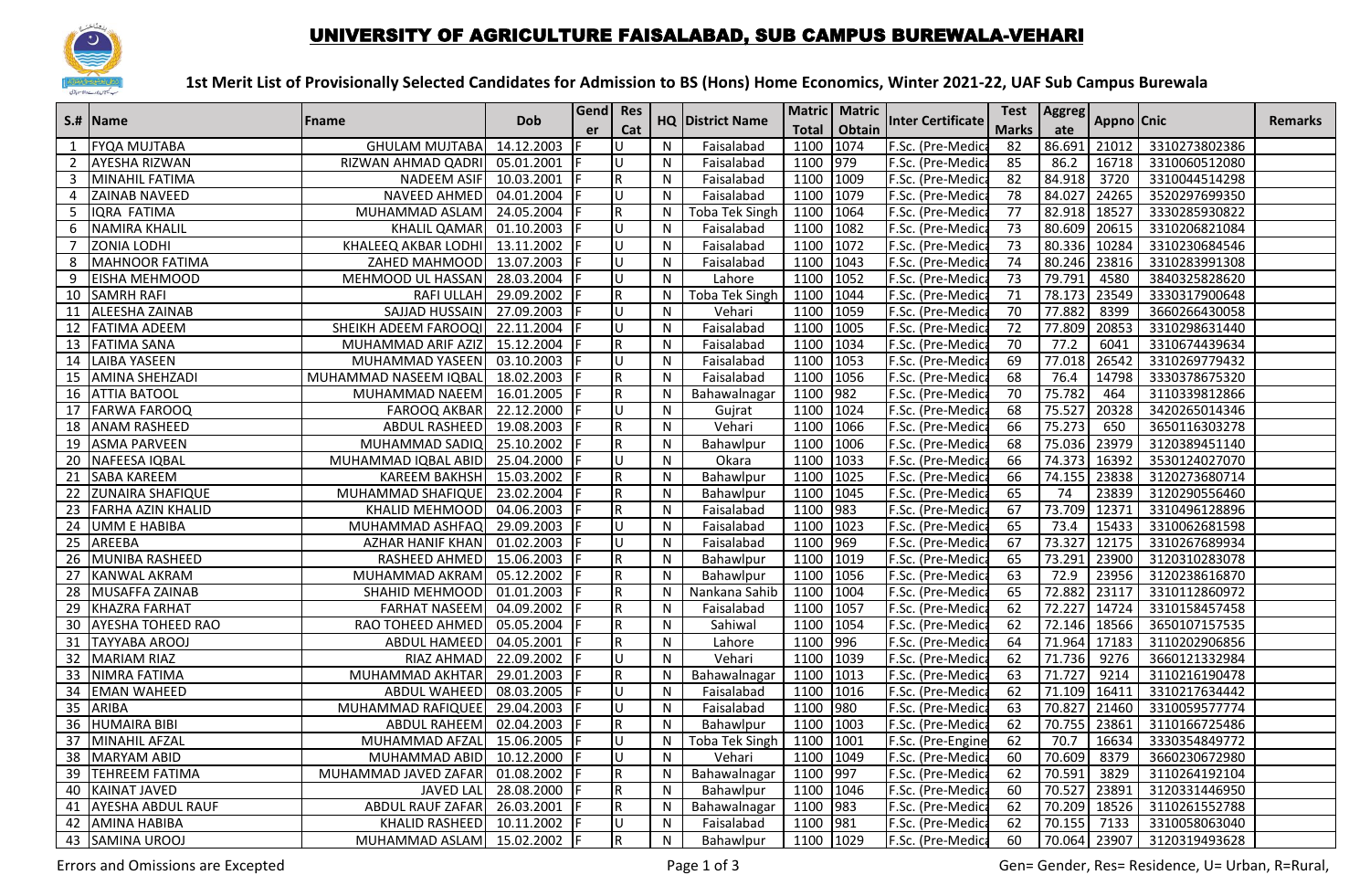

## **1st Merit List of Provisionally Selected Candidates for Admission to BS (Hons) Home Economics, Winter 2021-22, UAF Sub Campus Burewala**

|    | S.#  Name              | <b>Fname</b>                   |                            | Gend   Res<br>er |              |              |                         |              | Matric Matric |                          |              | Test   Aggreg | Appno Cnic |                            | <b>Remarks</b> |
|----|------------------------|--------------------------------|----------------------------|------------------|--------------|--------------|-------------------------|--------------|---------------|--------------------------|--------------|---------------|------------|----------------------------|----------------|
|    |                        |                                | <b>Dob</b>                 |                  | Cat          |              | <b>HQ District Name</b> | <b>Total</b> | Obtain        | <b>Inter Certificate</b> | <b>Marks</b> | ate           |            |                            |                |
|    | 44 NAZISH CHAUDHRY     | MASOOD ANWAR                   | 20.01.2002                 |                  | R            | N            | Faisalabad              | 1100         | 1023          | F.Sc. (Pre-Medica        | 60           | 69.9          | 5649       | 3310409437574              |                |
|    | 45 AMNA ASLAM          | MUHAMMAD ASLAM JAVED           | 06.08.2003                 |                  | R            | N            | Bahawalnagar            | 1100         | 991           | F.Sc. (Pre-Medic         | 61           | 69.727        | 802        | 3110238811828              |                |
|    | 46 KIRAN ASMAT         | <b>ASMAT SARWAR</b>            | 01.01.2000                 |                  | R            | N            | <b>Toba Tek Singh</b>   | 1100         | 911           | F.Sc. (Pre-Medic         | 64           | 69.646        | 7479       | 3330153132468              |                |
| 47 | <b>AREEBA KHALID</b>   | KHALID MAHMOOD                 | 12.10.2003                 |                  | $\mathsf R$  | N            | Toba Tek Singh          | 1100         | 1036          | F.Sc. (Pre-Medica        | 59           | 69.555        | 16883      | 3310285864232              |                |
|    | 48 ALEEHA NOOR         | <b>TANVEER AHMED</b>           | 17.06.2003                 |                  | U            | N            | Faisalabad              | 1100         | 1041          | F.Sc. (Pre-Medica        | 58           | 68.991        | 15307      | 3310244462212              |                |
|    | 49 MUQADAS PARVEEN     | <b>FAQEER HUSSAIN</b>          | 21.05.2002 F               |                  | R            | N            | Bahawlpur               | 1100         | 1023          | F.Sc. (Pre-Medica        | 58           | 68.5          | 23913      | 3120327779216              |                |
|    | 50 JAVERIA             | MUBASHAR HUSSAIN               | 27.03.2004                 |                  | R            | N            | Lahore                  | 1100         | 920           | F.Sc. (Pre-Medic         | 62           | 68.491        | 14127      | 3520224104142              |                |
|    | 51 EMAN TAHIR          | <b>TAHIR SALEEM</b>            | 10.10.2002                 |                  | R            | N            | Toba Tek Singh          | 1100 1004    |               | F.Sc. (Pre-Medica        | 58           | 67.982        | 18367      | 3330348155448              |                |
|    | 52 ALEEZA NASIR        | <b>NASIR IQBAL</b>             | 28.11.2003                 |                  | $\mathsf R$  | N            | Toba Tek Singh          | 1100         | 965           | F.Sc. (Pre-Medica        | 59           | 67.618        | 5337       | 3330141341848              |                |
|    | 53 SADAF RASHEED       | ABDUL RASHEED (LATE)           | 09.04.2002                 |                  | R            | N            | Bahawalnagar            | 1100         | 1026          | F.Sc. (Pre-Medica        | 56           | 67.182        | 17161      | 3110422236442              |                |
|    | 54 SADIA YOUNUS        | MUHAMMAD YOUNUS KHAN           | 15.02.2005                 |                  | ΙU           | N            | <b>Toba Tek Singh</b>   | 1100         | 965           | F.Sc. (Pre-Medic         | 58           | 66.918        | 13468      | 3330328386870              |                |
|    | 55 FAIZA KASHIF        | <b>KASHIF MUNIR ALI</b>        | 05.10.2002                 |                  | R            | N            | Vehari                  | 1100         | 1041          | F.Sc. (Pre-Medica        | 55           | 66.891        | 20171      | 3660107244972              |                |
|    | 56 MAHAM RASHIM        | <b>RASHIM ALI</b>              | 26.04.2004                 |                  | lU.          | N            | Vehari                  | 1100         | 1008          | F.Sc. (Pre-Medica        | 56           | 66.691        | 23408      | 3660147161790              |                |
| 57 | <b>FATIMA RASHEED</b>  | RASHEED AHMAD                  | 17.10.2002                 |                  | R            | N            | Faisalabad              | 1100         | 981           | F.Sc. (Pre-Engine        | 57           | 66.655        | 12595      | 3310447229014              |                |
|    | 58 NOOR UL EMAN        | SHAHID AHMAD ANJUM             | 17.04.2004                 |                  | R            | N            | <b>Toba Tek Singh</b>   | 1100         | 928           | F.Sc. (Pre-Medica        | 59           | 66.609        | 15434      | 3330165595246              |                |
|    | 59 SHAILA MUMTAZ       | MUMTAZ HUSSAIN SHAHID          | 12.02.2004                 |                  | R            | N            | Bahawlpur               | 1100         | 1000          | F.Sc. (Pre-Medica        | 56           | 66.473        | 23931      | 3620242102970              |                |
|    | 60 FARWA ASIF          | <b>ASIF HUSSAIN SHAHZAD</b>    | 09.12.2003                 |                  | R            | N            | Bahawalnagar            | 1100         | $ 993\rangle$ | F.Sc. (Pre-Medica        | 56           | 66.282 17792  |            | 3110276240442              |                |
|    | 61 AROOJ FATIMA        | MUHAMMAD RAFIQUE               | 30.12.2004                 |                  | R            | N            | Sahiwal                 | 1100         | 965           | F.Sc. (Pre-Medica        | 57           | 66.218        | 15615      | 3650199207288              |                |
|    | 62 MARIA BILAL         | MUHAMMAD BILAL                 | 11.12.2003                 |                  | R            | N            | Bahawlpur               | 1100         | 1015          | F.Sc. (Pre-Medic         | 55           | 66.182        | 23884      | 3120347483996              |                |
|    | 63 SABA NAWAZ          | <b>HAQ NAWAZ</b>               | $\overline{26.09}.2003$    |                  | lU.          | N            | <b>Toba Tek Singh</b>   | 1100         | 1001          | F.Sc. (Pre-Medica        | 55           | 65.8          | 7365       | 3330192831696              |                |
| 64 | <b>ZEENAT HANIF</b>    | MUHAMMAD HANEEF                | 14.08.2003                 |                  | ${\sf R}$    | N            | Bahawlpur               | 1100         | 1024          | F.Sc. (Pre-Medica        | 54           | 65.727        | 23882      | 3120346853732              |                |
| 65 | <b>EMAN KHALID</b>     | <b>ARY MUHAMMAD KHALID ZIA</b> | 28.11.2002                 |                  | R            | N            | Nankana Sahib           | 1100         | 995           | F.Sc. (Pre-Engine        | 55           | 65.636        | 24832      | 3550201897912              |                |
| 66 | HASEENA HAMEED         | ABDUL HAMEED                   | 27.08.2003                 |                  | ${\sf R}$    | N            | Bahawlpur               | 1100         | 1037          | F.Sc. (Pre-Medic         | 53           | 65.382        | 24415      | 3120386818112              |                |
| 67 | <b>FATIMA SAKHAWAT</b> | SAKHAWAT ALI                   | 20.06.2003                 |                  | R            | N            | Nankana Sahib           | 1100         | 933           | F.Sc. (Pre-Medic         | 57           | 65.346        | 21393      | 3550104800598              |                |
|    | 68 ANUM KAREEM         | <b>KAREEM BAKHSH</b>           | 11.12.2002                 |                  | ${\sf R}$    | N            | Bahawlpur               | 1100         | 1009          | F.Sc. (Pre-Medica        | 54           | 65.318        | 23837      | 3120409033274              |                |
|    | 69 AMNA HUSSAIN        | <b>KHADIM HUSSAIN</b>          | 27.11.2002                 |                  | lU.          | N            | Bahawalnagar            | 1100         | 880           | F.Sc. (Pre-Medica        | 59           | 65.3          | 4450       | 3110413894902              |                |
|    | 70 LAIBA KASHIF        | MUHAMMAD KASHIF                | 07.01.2003                 |                  | R            | N            | Faisalabad              | 1100         | 1002          | F.Sc. (Pre-Medic         | 54           | 65.127        | 19919      | 3330313567156              |                |
| 71 | AMNA ASLAM             | MUHAMMAD ASLAM                 | 30.11.2002                 |                  | R            | N            | Toba Tek Singh          | 1100         | 968           | F.Sc. (Pre-Medic         | 55           | 64.9          | 11408      | 3330159891290              |                |
|    | 72 MARYAM SHAFIQUE     | SHAFIQUE SULTAN                | 02.07.2003                 |                  | lU.          | N            | SialKot                 | 1100 914     |               | F.Sc. (Pre-Medica        | 57           | 64.827        | 18161      | 3460251667006              |                |
|    | 73 HADIA TAHIR         | MUHAMMAD TAHIR JAVAID          | 11.10.2002                 |                  | R            | N            | Sahiwal                 | 1100         | 975           | F.Sc. (Pre-Engine        | 54           | 64.391 17017  |            | 3650155996340              |                |
|    | 74 SABA AZHAR          | M. AZHAR IMRAN                 | 19.10.2002 F               |                  | R            | N            | Toba Tek Singh          | 1100         | 996           | F.Sc. (Pre-Medic         | 53           | 64.264 13645  |            | 3330343544014              |                |
| 75 | MARWA ASLAM            | MUHAMMAD ASLAM                 | 09.05.2003                 |                  | R            | N            | Toba Tek Singh          | 1100 944     |               | F.Sc. (Pre-Medic         | 55           | 64.246        | 5446       | 3330111766214              |                |
|    | 76 WAJEEHA RANA        | ABDUL WAHEED                   | 06.02.2003                 |                  | lU.          | N            | Faisalabad              | 1100         | 899           | F.Sc. (Pre-Medica        | 56           | 63.718 23565  |            | 3310030769132              |                |
|    | 77 IIQRA REHMAT        | <b>REHMAT ALI</b>              | 02.05.2002                 |                  | R            | N            | Kasur                   | 1100         | 921           | F.Sc. (Pre-Medica        | 55           | 63.618 14636  |            | 3510314535180              |                |
|    | 78 ADAN NOOR           | AMIR ZIA                       | 15.09.2003                 |                  | U            | N            | Faisalabad              | 1100         | 960           | F.Sc. (Pre-Medica        | 53           | 63.282        | 13142      | 3310215280108              |                |
| 79 | MALAIKA ASAD           | <b>ASADULLAH KHAN</b>          | 27.07.2004                 |                  | ΙU           | N            | <b>Toba Tek Singh</b>   | 1100         | 933           | F.Sc. (Pre-Medic         | 54           | 63.246        | 11433      | 3330111536084              |                |
|    | 80 UME SADIA           | SHAUKAT ALI ROUFE              | 12.01.2004                 |                  | $\mathbf{U}$ | N            | Faisalabad              | 1100         | 853           | F.Sc. (Pre-Engine        | 57           | 63.164        | 12881      | 3310248768128              |                |
|    | 81 MUQADAS YAQOOB      | YAQOOB AHMED 01.01.2002 F      |                            |                  | lR.          | N            | Bahawlpur               | 1100 1002    |               | F.Sc. (Pre-Medica        | 51           |               |            | 63.027 23988 3120319709938 |                |
|    | 82 MAH NOOR            |                                | ZAFAR IQBAL 04.09.2002   F |                  | IR.          | $\mathsf{N}$ | Jhang                   | 1100 976     |               | F.Sc. (Pre-Medica        | 52           | 63.018        | 6853       | 3320266166740              |                |
|    | 83 AMNA NOOR           | MUHAMMAD ATTAULLAH 27.04.2003  |                            |                  | R.           | N            | Bahawalnagar            | 1100 1000    |               | F.Sc. (Pre-Medica        | 51           | 62.973        | 725        | 3110467461704              |                |
|    | 84 KOMAL ZAHRA         | UHAMMAD ASLAM MUSHTAQ          | 25.05.2003                 |                  | $\mathsf R$  | N            | Vehari                  | 1100 974     |               | F.Sc. (Pre-Medica        | 52           | 62.964        | 7640       | 3660108284946              |                |
|    | 85   LARAIB SARFRAZ    | MUHAMMAD SARFRAZ 10.04.2004    |                            |                  | R            | N            | Toba Tek Singh          | 1100 1024    |               | F.Sc. (Pre-Engine        | 50           | 62.927        | 429        | 3330190446304              |                |
|    | 86 USBA                | SHAFQAT ALI 14.11.2003         |                            |                  | lU.          | ${\sf N}$    | Vehari                  | 1100         | 919           | F.Sc. (Pre-Medica        | 54           | 62.864        | 24484      | 3660175617098              |                |
|    | 87 NARMEEN WASEEM      | HAMMAD WASEEM JAHANGIR         | 28.06.2002                 |                  | R            | N            | Nankana Sahib           | 1100         | 891           | F.Sc. (Pre-Medica        | 55           | 62.8          | 9310       | 3550301695656              |                |
|    | 88 KANZA FAROOQ        | MUHAMMAD FAROOQ 13.09.2003     |                            |                  | $\mathsf R$  | N            | Toba Tek Singh          | 1100 838     |               | F.Sc. (Pre-Medica        | 57           | 62.755 21939  |            | 3330301608160              |                |
|    | 89 SALIHA SHABNAM      | M.AKRAM (LATE) 28.10.2002 F    |                            |                  | lU.          | N            | Bahawalnagar            | 1100 984     |               | F.Sc. (Pre-Medica        | 51           | 62.536 17099  |            | 3110251095939              |                |